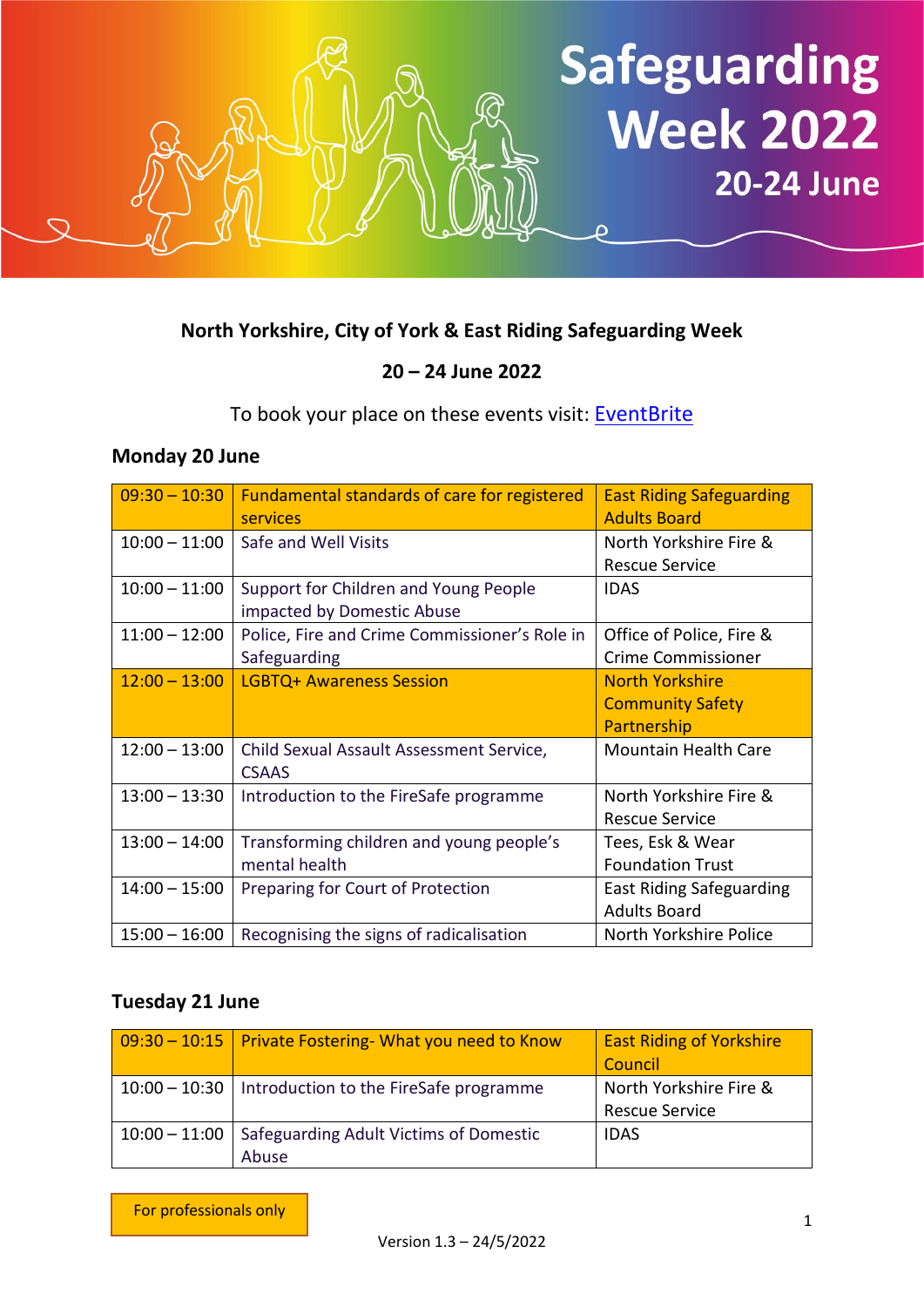| $10:30 - 12:00$ | Safeguarding for Nominated Individuals       | <b>East Riding Safeguarding</b> |
|-----------------|----------------------------------------------|---------------------------------|
|                 |                                              | <b>Adults Board</b>             |
| $10:30 - 11:15$ | Private Fostering- What you need to Know     | East Riding of Yorkshire        |
|                 |                                              | Council                         |
| $11:00 - 12:30$ | Homelessness, substance misuse and mental    | North Yorkshire                 |
|                 | health                                       | <b>Safeguarding Adults</b>      |
|                 |                                              | <b>Board</b>                    |
| $12:00 - 13:00$ | Sleep Right, Day or Night                    | City of York Safeguarding       |
|                 |                                              | Children Partnership/           |
|                 |                                              | North Yorkshire                 |
|                 |                                              | Safeguarding Children           |
|                 |                                              | Partnership                     |
| 12:00-13:00     | Keeping children safe online                 | City of York Safeguarding       |
|                 |                                              | Children Partnership            |
| $13:00 - 14:00$ | Safe and Well Visits                         | North Yorkshire Fire &          |
|                 |                                              | <b>Rescue Service</b>           |
| $13:00 - 14:00$ | <b>Hate Crime Awareness</b>                  | North Yorkshire                 |
|                 |                                              | <b>Community Safety</b>         |
|                 |                                              | Partnership                     |
| $14:00 - 15:00$ | Safeguarding: Sources and Resources          | <b>East Riding Safeguarding</b> |
|                 |                                              | <b>Adults Board</b>             |
| $15:00 - 16:00$ | Probation and Safeguarding                   | City of York Safeguarding       |
|                 |                                              | Children Partnership            |
| $18:00 - 20:00$ | Being Safe, Staying Safe - session for young | <b>East Riding Voluntary</b>    |
|                 | people                                       | <b>Action Services</b>          |
| $19:00 - 20:00$ | Recognising the signs of radicalisation      | North Yorkshire Police          |

# **Wednesday 22 June**

| $09:30 - 11:00$ | <b>Modern Slavery</b>                                         | <b>East Riding Safeguarding</b><br><b>Adults Board</b> |
|-----------------|---------------------------------------------------------------|--------------------------------------------------------|
| $10:00 - 11:00$ | <b>Responding to Perpetrators of Domestic</b><br><b>Abuse</b> | <b>IDAS</b>                                            |
| $10:00 - 11:00$ | Domestic Violence Disclosure Scheme (DVDS)                    | North Yorkshire Police                                 |
| $10:00 - 10:45$ | Voices of young people within safeguarding                    | <b>Leaders Unlocked</b>                                |
| $10:30 - 12:00$ | Suicide Prevention, Postvention &                             | North Yorkshire                                        |
|                 | <b>Bereavement Support</b>                                    | <b>Safeguarding Adults</b>                             |
|                 |                                                               | <b>Board</b>                                           |
| $11:30 - 13:00$ | Supporting Victims of Crime in North                          | Office of Police, Fire &                               |
|                 | <b>Yorkshire and York</b>                                     | <b>Crime Commissioner</b>                              |
| $12:00 - 13:00$ | Online Abuse - Trends and Keeping safe                        | North Yorkshire Police                                 |
| $13:00 - 14:00$ | Restorative Justice in North Yorkshire & York                 | Office of Police, Fire &                               |
|                 |                                                               | <b>Crime Commissioner</b>                              |
| $13:30 - 14:15$ | <b>Working with Fathers</b>                                   | <b>East Riding Safeguarding</b>                        |
|                 |                                                               | Children Partnership                                   |

For professionals only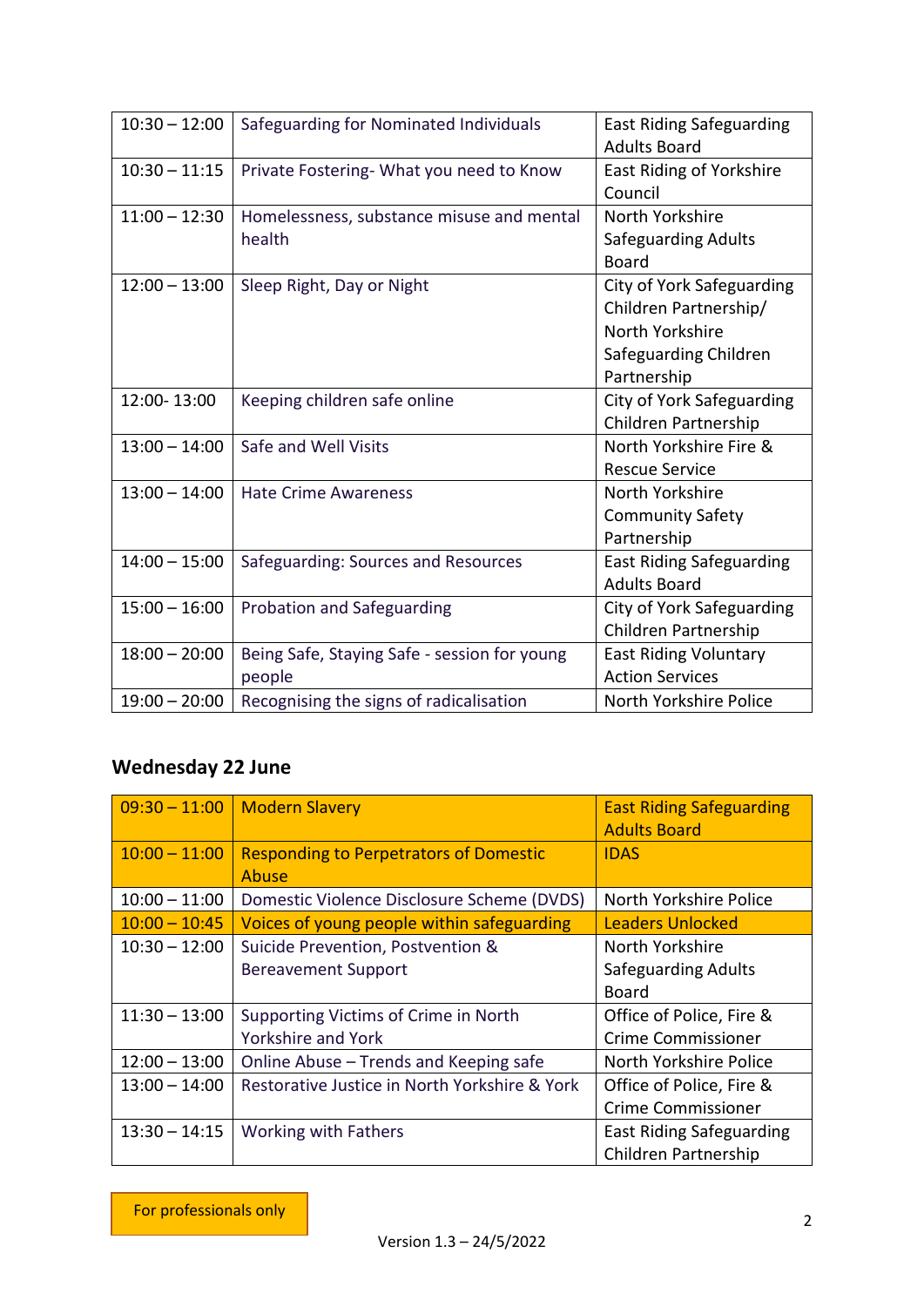| $13:30 - 14:30$ | Making Safeguarding Personal in practice -<br>Case study | <b>East Riding Safeguarding</b><br><b>Adults Board</b>                                                                                    |
|-----------------|----------------------------------------------------------|-------------------------------------------------------------------------------------------------------------------------------------------|
| $14:00 - 15:00$ | Safeguarding in the Emergency Department                 | <b>North Yorkshire Clinical</b><br><b>Commissioning Group</b>                                                                             |
| $15:00 - 16:00$ | <b>Child Death Review Training</b>                       | <b>City of York Safeguarding</b><br><b>Children Partnership/</b><br><b>North Yorkshire</b><br><b>Safeguarding Children</b><br>Partnership |
| $16:00 - 16:45$ | <b>Crossroads Criminal Justice Diversion Scheme</b>      | Crossroads                                                                                                                                |

## **Thursday 23 June**

| $09:30 - 10:30$ | Introduction to Transitional Safeguarding                                    | City of York Council                                           |
|-----------------|------------------------------------------------------------------------------|----------------------------------------------------------------|
| $10:00 - 11:00$ | <b>Think Family</b>                                                          | <b>East Riding Safeguarding</b><br><b>Adults Board</b>         |
| $10:00 - 11:00$ | Safeguarding: Sources and Resources                                          | <b>East Riding Safeguarding</b><br><b>Adults Board</b>         |
| $10:00 - 11:00$ | Trauma-Informed approaches to                                                | <b>East Riding Safeguarding</b>                                |
|                 | safeguarding                                                                 | <b>Children Partnership</b>                                    |
| $10:00 - 11:00$ | Controlling and coercive behaviour                                           | IDAS, North Yorkshire<br>Police                                |
| $10:30 - 12:00$ | <b>Fraud and Cyber Awareness</b>                                             | <b>East Riding Safeguarding</b><br><b>Adults Board</b>         |
| $11:00 - 12:00$ | Child exploitation, county lines and cuckooing                               | <b>East Riding Safeguarding</b><br><b>Adults Board</b>         |
| $11:00 - 13:00$ | Sex Work, Survival Sex & Sexual Exploitation -<br>Awareness and Support      | Changing Lives Women's<br>Centre                               |
| $11:30 - 12:30$ | The Right Space - supporting families of<br>exploited children               | <b>East Riding Safeguarding</b><br>Children Partnership        |
| $13:00 - 14:30$ | <b>Suicide Prevention and Mental Health</b>                                  | <b>North Yorkshire</b><br><b>Safeguarding Adults Board</b>     |
| $13:00 - 14:00$ | Introduction to the Mental Capacity Act                                      | City of York Council                                           |
| $14:00 - 15:30$ | The Power of the Bystander                                                   | North Yorkshire                                                |
|                 |                                                                              | <b>Community Safety</b>                                        |
|                 |                                                                              | Partnership                                                    |
| $14:00 - 15:00$ | <b>ICON - Babies Cry, You Can Cope</b>                                       | <b>East Riding Safeguarding</b><br><b>Children Partnership</b> |
| $15:00 - 16:00$ | Developing an understanding of Harmful<br>Sexual Behaviour                   | City of York Safeguarding<br>Children Partnership              |
| $18:00 - 20:00$ | Keeping People Safe in the Voluntary,<br>Community, Social Enterprise sector | <b>East Riding Voluntary</b><br><b>Action Services</b>         |